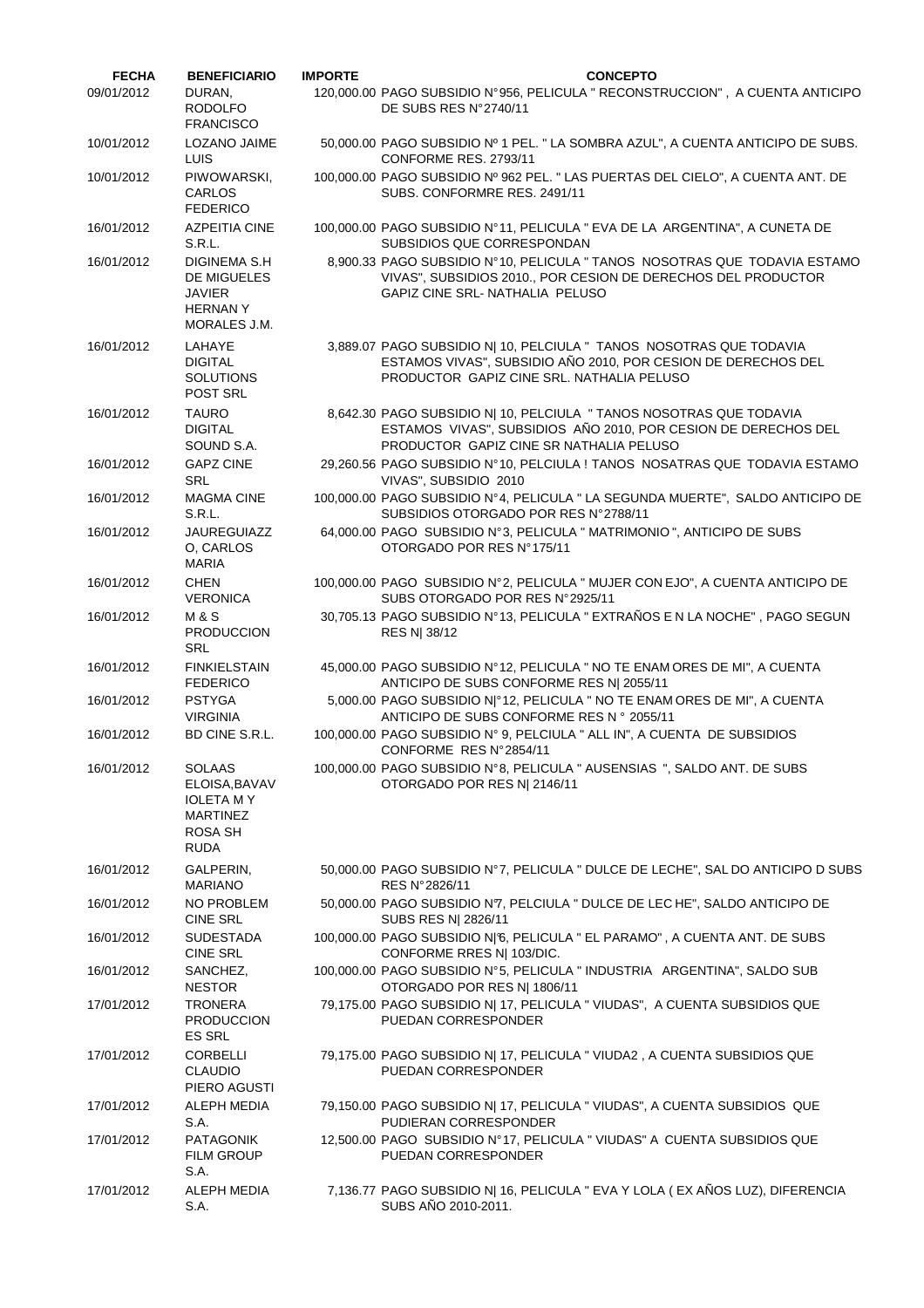| 17/01/2012 | <b>CINEMA UNO</b><br>S.A.                                        | 40,679.59 PAGO SUBSIDIO N  16, PELICULA " EVA Y LOLA" (EX AÑOS LUZ), DIFERENCIA<br>SUBS 2010-2011.-                                                                                                                                                                                          |
|------------|------------------------------------------------------------------|----------------------------------------------------------------------------------------------------------------------------------------------------------------------------------------------------------------------------------------------------------------------------------------------|
| 17/01/2012 | ALEPH MEDIA<br>S.A.                                              | 27,119.73 PAGO SUBSIDIO N  16, PELICULA " EVA Y LOLA" (EX AÑOS LUZ), DIFERENCIA<br>SUBS AÑO 2010-2011                                                                                                                                                                                        |
| 17/01/2012 | ZOELLE SRL.                                                      | 67,799.32 PAGO SUBSIDIO N  16, PELICULA " EVA Y LOLA" (EX AÑOS LUZ), DIFERENCIA<br>SUBS AÑO 2010-2011                                                                                                                                                                                        |
| 17/01/2012 | <b>DIDA FILMS</b><br><b>SRL</b>                                  | 100,000.00 PAGO SUBSIDIO N  15, PELICULA " MISS TACUAREMBO", A CUENTA SUBS<br>GENERADOS AÑO 2010-2011.                                                                                                                                                                                       |
| 17/01/2012 | <b>ROYAL</b><br><b>CINEMA</b><br><b>GROUP SRL</b>                | 100,000.00 PAGO SUBSIDIO N  15, PELICULA " MISS TACUAREMBO", A CUENTA SUBS<br>GENERADOS AÑO 2010-2011                                                                                                                                                                                        |
| 17/01/2012 | ALEPH MEDIA<br>S.A.                                              | 53,739.27 PAGO SUBSIDIO N  14, PELICULA " NI DIOS, NI PATRON, NI MARIDO",<br>SUBSIDIOS GENERADOS AÑO 2010-2011                                                                                                                                                                               |
| 19/01/2012 | INST. NAC. DE<br><b>CINE Y ARTES</b><br><b>AUDIOVISUALE</b><br>S | 360,747.40 SUBSIDIO N  23, PELCIULA " MANUEL DE FALLA " MUSICO DE DOS MUNDOS", A<br>CUENTA MEDIOS ELECTRONICOS, PARA APLICAR AL CREDITO DE LA<br>PELICULA " MANUEL DE FALLA MUSICO DE DOS MUNDOS.- DE LOS<br>PRODUCTORES JOSE LUIS CASTIÑERIRA DE DIOSMARIA JOSE IBAÑEZ LAGO.<br><b>COM</b>  |
| 19/01/2012 | INST. NAC. DE<br><b>CINE Y ARTES</b><br><b>AUDIOVISUALE</b><br>S | -360,747.40 SUBSIDIO N  23, PELCIULA " MANUEL DE FALLA " MUSICO DE DOS MUNDOS", A<br>CUENTA MEDIOS ELECTRONICOS, PARA APLICAR AL CREDITO DE LA<br>PELICULA " MANUEL DE FALLA MUSICO DE DOS MUNDOS.- DE LOS<br>PRODUCTORES JOSE LUIS CASTIÑERIRA DE DIOSMARIA JOSE IBAÑEZ LAGO.<br><b>COM</b> |
| 19/01/2012 | INST. NAC. DE<br><b>CINE Y ARTES</b><br><b>AUDIOVISUALE</b><br>S | 360,747.40 SUBSIDIO N  23, PELCIULA " MANUEL DE FALLA " MUSICO DE DOS MUNDOS", A<br>CUENTA MEDIOS ELECTRONICOS, PARA APLICAR AL CREDITO DE LA<br>PELICULA " MANUEL DE FALLA MUSICO DE DOS MUNDOS.- DE LOS<br>PRODUCTORES JOSE LUIS CASTIÑERIRA DE DIOSMARIA JOSE IBAÑEZ<br>LAGO.COMPE        |
| 19/01/2012 | INST. NAC. DE<br>CINE Y ARTES<br><b>AUDIOVISUALE</b><br>S        | 1,951.66 SUBSIDIO N  22, PELICULA " HIPOLITO 1935, A CUENTA SUBS SALA 2011, PARA<br>APLICAR AL ANTICIPO DE LA PELICULA "HIPOLITO 1935, DE LOS<br>PRODUCTORES JAQUE CREACION VISUAL SRL-TEODORO<br>CIAMPAGNA.COMPENSACION                                                                     |
| 19/01/2012 | INST. NAC. DE<br><b>CINE Y ARTES</b><br><b>AUDIOVISUALE</b><br>S | 285,173.26 SUBSIDIO N  28, PELICULA " UN TREN A PAMPA BLANCA (EX PARE, MIRE Y<br>ESCUCHE, A CUENTA SUBSIDIOS 2010-2011, PARA APLICAR AL CREDITO DE<br>LA PELICULA PAMPA BLANCA EX PARE, MIRE Y ESCUCHE, DE EDUARDO<br>SANCHEZ- VICTOR CRUZ.<br><b>COMPENSACION</b>                           |
| 19/01/2012 | INST. NAC. DE<br><b>CINE Y ARTES</b><br><b>AUDIOVISUALE</b><br>S | -285,173.26 SUBSIDIO N  28, PELICULA " UN TREN A PAMPA BLANCA ( EX PARE, MIRE Y<br>ESCUCHE, A CUENTA SUBSIDIOS 2010-2011, PARA APLICAR AL CREDITO DE<br>LA PELICULA PAMPA BLANCA EX PARE, MIRE Y ESCUCHE, DE EDUARDO<br>SANCHEZ- VICTOR CRUZ.<br>COMPENSACION                                |
| 19/01/2012 | INST. NAC. DE<br>CINE Y ARTES<br><b>AUDIOVISUALE</b><br>S        | 285,173.26 SUBSIDIO N  28, PELICULA " UN TREN A PAMPA BLANCA (EX PARE, MIRE Y<br>ESCUCHE, A CUENTA SUBSIDIOS 2010-2011, PARA APLICAR AL CREDITO DE<br>LA PELICULA PAMPA BLANCA EX PARE, MIRE Y ESCUCHE, DE E. SANCHEZ.V<br><b>CRUZ COMPENSACION</b>                                          |
| 19/01/2012 | INST. NAC. DE<br>CINE Y ARTES<br><b>AUDIOVISUALE</b><br>S        | 25,000.00 SUBSIDIO N  29, PELICULA " QUE PAREZCA UN ACCIDENTE", A CUENTA<br>SUBSIDIO MEDIOS ELECTRONICOS, PARA APLICAR AL ANTICIPO DE LA<br>PELICULA " QUE PAREZCA UN ACCIDENTE DE ZONA AUDIOVISUAL SRL.<br><b>COMPENSACION</b>                                                              |
| 19/01/2012 | INST. NAC. DE<br>CINE Y ARTES<br><b>AUDIOVISUALE</b><br>S        | 150,000.00 SUBSIDIO N°35, PELICULA " EXURSIONES", A CUENTA SUBS MEDIOS<br>ELECTRONICOS, PARA APLICAR AL ANTICIPO DE PELICULA " EXCURSIONES"<br>DE EZEQUIEL ACUÑMATANZA CINE SRL. COMPENSACION                                                                                                |
| 19/01/2012 | INST. NAC. DE<br>CINE Y ARTES<br><b>AUDIOVISUALE</b><br>S        | 31,891.10 SUBSIDIO N  40, PELICULA " DE CARAVANA", SUBSIDIO SALA AÑO 2011, PARA<br>APLICAR AL ANTICIPO DE LA PELICULA " CARAVANA".<br><b>COMPENSACION</b>                                                                                                                                    |
| 19/01/2012 | INST. NAC. DE<br>CINE Y ARTES<br><b>AUDIOVISUALE</b><br>S        | 85,638.63 SUBSIDIO N  40, PELICULA " DE CARAVANA", SUSIDIOS SALA 2011, PARA<br>APLICAR AL CREDITO DE LA PELICULA DE CARAVANA"<br><b>COMPENSACION</b>                                                                                                                                         |
| 19/01/2012 | INST. NAC. DE<br><b>CINE Y ARTES</b><br><b>AUDIOVISUALE</b><br>S | 277,427.75 SUBSIDIO N Nº42, PELICULA " 1973, UN RIT O DE CORAZON" SUBSIDIOS<br>GENERADOS AÑO 2008, PARA APLICAR AL CREDITO DE LA PELICULA "<br>1973, UN GRITO SW CORAZON" DE ARCA DIFUSION.<br>COMPENSACION                                                                                  |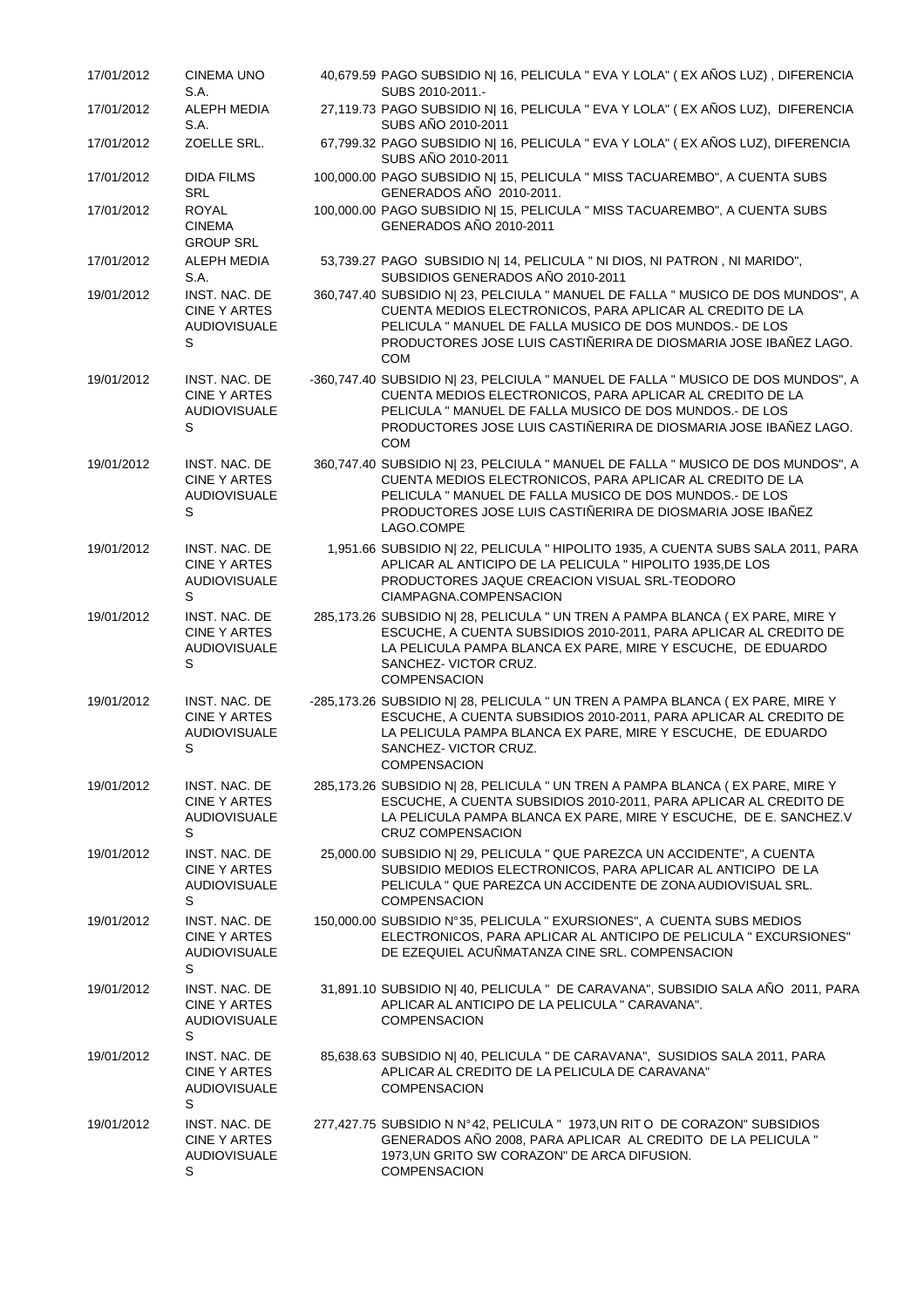| 23/01/2012 | ZAZEN<br><b>PRODUCCION</b><br>ES S.A.                                          | 62,452.47 PAGO SUBSIDIO N  33, PELICULA °PACO", SAL DO SUBSIDIO SALA                                                                                  |
|------------|--------------------------------------------------------------------------------|-------------------------------------------------------------------------------------------------------------------------------------------------------|
| 23/01/2012 | <b>COOPERATIVA</b><br>DE TRABAJO<br>KAOS LTDA.                                 | 27,043.78 PAGO SUBSIDIO N°41, PELICULA " " KLUGE " (EX MUERTE DEBIDA),<br>SUBSIDIOS SALA Y MEDIOS ELECTRONICOS.                                       |
| 23/01/2012 | <b>SOS</b><br><b>DISCRIMINACI</b><br>ON<br><b>INTERNACION</b><br>AL ASOC CIVIL | 100,000.00 PAGO SUBSIDIO N°39, PELICULA " LA 21 BAR RACAS", A CUENTA SUBS<br>MEDIOS ELECTRONICOS,.                                                    |
| 23/01/2012 | <b>ILLUSION</b><br>STUDIOS S.A.                                                | 250,000.00 PAGO SUBSIDIO N°38, PELICULA " GATURRO", PAGO A CUENTA DE<br>SUBSIDIOS.                                                                    |
| 23/01/2012 | <b>LAGARTO</b><br><b>JUANCHO &amp;</b><br>ASOC. PROD<br>S.R.L.                 | 106,500.00 PAGO SUBSIDIO N  37, PELICULA " LA SANGRE Y LA LLUVIA", SALDO MEDIOS<br>ELECTRONICOS.                                                      |
| 23/01/2012 | <b>BUENOS</b><br><b>AIRES</b><br><b>PRODUCCION</b><br>ES S.A.                  | 55,276.32 PAGO SUBSIDIO N °36, PELICULA " FELICITA S", SALDO SALA SUBS SALA 2009                                                                      |
| 23/01/2012 | <b>COSTA FILMS</b><br>SA                                                       | 75,000.00 PAGO SUBSIDIO N°32, PELCIULA " QUERIDA, V OY A COMPRAR", A CUENTA<br>SUBSIDIOS QUE CORRESPONDAN                                             |
| 23/01/2012 | ALEPH MEDIA<br>S.A.                                                            | 75,000.00 PAGO SUBSIDIO N  32, PELCIULA " QUERIDA VOY A ACOMPRAR", A CUENTA<br>SUBSIDIOS QUE CORRESPONDAN                                             |
| 23/01/2012 | LINEA DE<br><b>TRES</b><br><b>PRODUCCION</b><br><b>ES SRL</b>                  | 100,000.00 PAGO SUBSIDIO N  31, PELCIULA " CUESTION DE PRINCIPIOS", A CUENTA<br>MEDIOS ELECTRONICOS., POR CESION DE DERECHOS D LEONARDO DI<br>CESARE. |
| 23/01/2012 | <b>GRUPO SUAR</b><br>S.R.L.                                                    | 150,000.00 PAGO SUBSIDIO N°30, PELICULA " DOMINGO DE RAMOS", A CUENTA<br>SUBSIDIOS 2011                                                               |
| 23/01/2012 | <b>CINEMA</b><br>DIGITAL S.R.L.                                                | 92,947.00 PAGO SUBSIDIO N  26, PELCIULA " CHICHA TU MADRE", SUBSIDIOS MEDIOS<br>ELECTRONICOS.                                                         |
| 23/01/2012 | <b>EZIO RAFAEL</b><br><b>MASSA</b>                                             | 103,640.06 PAGO SUBSIDIO N , PELICULA " VILLA", SALA Y MEDIOS ELECTRONICOS.                                                                           |
| 23/01/2012 | PENSA&<br><b>ROCCA</b><br><b>PRODUCCION</b><br><b>ES SRL</b>                   | 49,137.18 PAGO SUBSIDIO N  24, PELICULA " APARECIDOS", SALDO SUBS SALA 2009-<br>2010                                                                  |
| 23/01/2012 | CINEMAGROU<br>P S.R.L.                                                         | 75,000.00 PAGO SUBSIDIO N°27, PELICULA " RAMBLERAS ", A CUENTA ANTICIPO DE<br>SUS OTORGADO POR RES N°56/11                                            |
| 23/01/2012 | MAZZA<br><b>SERGIO</b><br><b>MARTIN</b>                                        | 50,000.00 PAGO SUBSIDIO N  21, PELICULA " GRABA", SALDO ANTICIPO DE SUBS<br>CONFORME RES N°1385/11                                                    |
| 23/01/2012 | <b>MARTINEZ</b><br>JUAN PABLO                                                  | 75,000.00 PAGO SUBSIDIO N°20, PELICULA " PARA ELLA TODA LA SUENA A FRANCK",<br>SALDO ANTICIPO DE SUBS OTORGADO POR RES N  1802/11                     |
| 23/01/2012 | <b>ADART</b><br><b>PRODUCCION</b><br>ES S.R.L.                                 | 50,000.00 PAGO SUBSIDIO Nº19, PELCIULA " NICARAGUA L SUEÑO DE UNA<br>GENERACION", A CTA ANTICIPO DE SUBS OTORGADO POR RES N  1567/11                  |
| 23/01/2012 | <b>ORSAY</b><br><b>TROUPE SRL</b>                                              | 100,000.00 PAGO SUBSIDIO N  18, PELCIULA " PIÑON FIJO Y LA MAGIA DE LA MUSICA", A<br>CTA ANTICIPO DE SUBS OTORGADO POR RES Nº 2089/11                 |
| 24/01/2012 | <b>ALOI</b><br><b>SEBASTIAN</b><br><b>ALBERTO</b>                              | 20,000.00 PAGO SUBSIDIO N°44, PELCIULA " EL DEDO", A CUENTA SUBS MEDIOS<br><b>ELECTRONICOS</b>                                                        |
| 24/01/2012 | <b>METROPOLIS</b><br>FILMS S.A.                                                | 142,200.00 PAGO SUBSIDIO N  44, PELICULA " EL DEDO", A CUENTA SUBSIDIOS MEDIOS<br><b>ELECTRONICOS</b>                                                 |
| 24/01/2012 | <b>CINEMA UNO</b><br>S.A.                                                      | 37,800.00 PAGO SUBSIDIO N° 44, PELICULA " EL DEDO", , A CUENTA SUBSIDIO MEDIOS<br>ELECTRONICOS,                                                       |
| 24/01/2012 | <b>ROYAL</b><br><b>CINEMA</b><br><b>GROUP SRL</b>                              | 10,000.00 PAGO SUBSIDIO N  48, PELICULA " UN CUENTO CHINO", A CUENTA SUBS SALA<br>AÑO 2011., POR CESION DE DERECHOS DE PAMPA FILMS SA                 |
| 24/01/2012 | PAMPA FILMS<br>SA                                                              | 190,000.00 PAGO SUBSIDIO N  48, PELICULA " UN CUENTO CHINO", A CUENTA SUBS SALA<br>AÑO 2011.                                                          |
| 24/01/2012 | <b>TRIVIALMEDIA</b><br>S.R.L                                                   | 100,000.00 PAGO SUBSIDIO N  56, PELICULA " LA CANTANTE DE TANGOS", A CUENTA<br>MEDIOS ELECTRONICOS                                                    |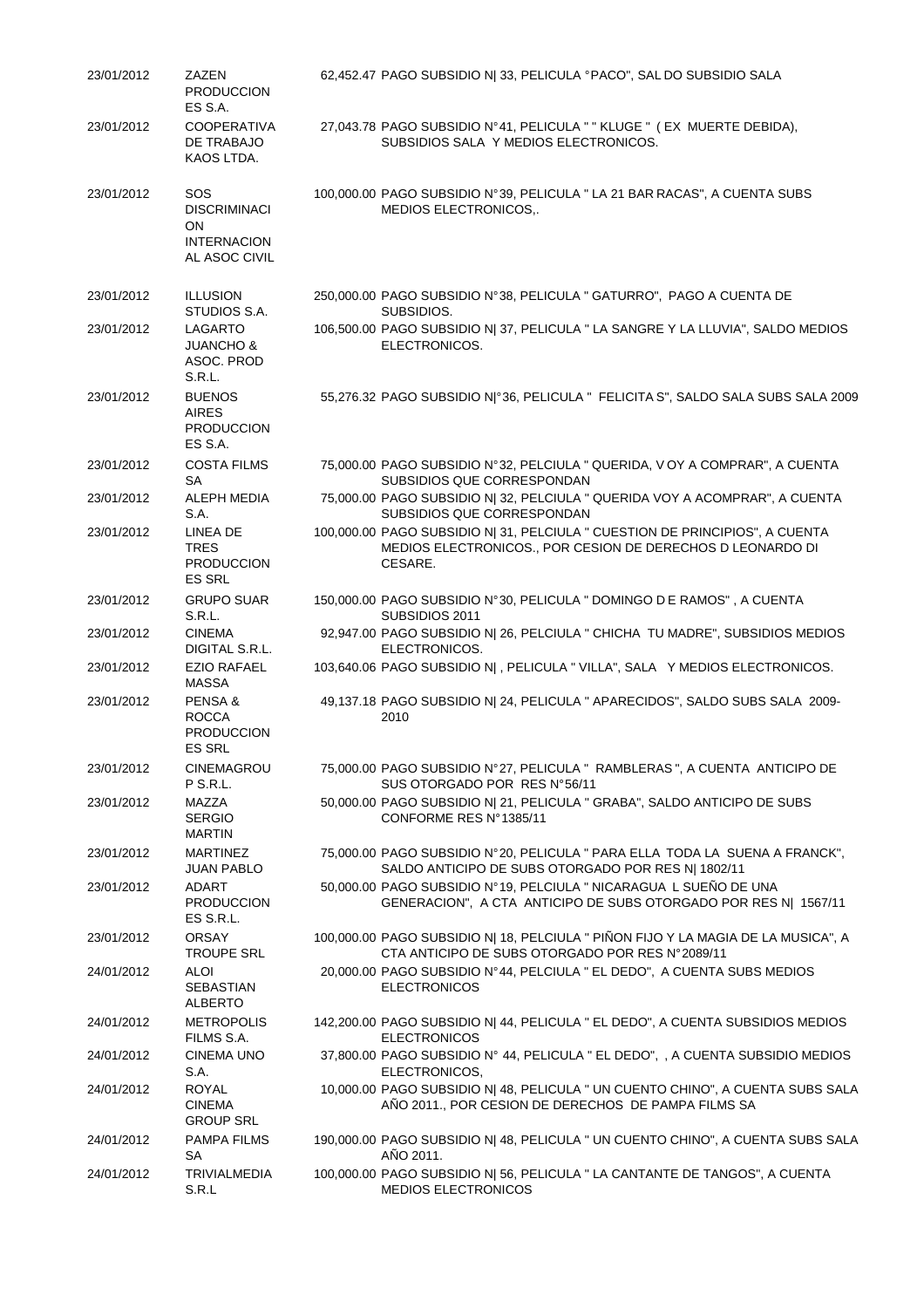| 24/01/2012 | <b>CINEMA</b><br>DIGITAL S.R.L.                      | 38,355.42 PAGO SUBSIDIO N  65, PELCIULA " LA SOLEDAD", DEVOLUCION IMPORTE<br>RETENIDO REINVERSION, POR CESION DE DERECHOS DE LA PRODUCTORA<br>TRES MENTES SA. |
|------------|------------------------------------------------------|---------------------------------------------------------------------------------------------------------------------------------------------------------------|
| 24/01/2012 | <b>COOPERATIVA</b><br>DE TRABAJO<br>KAOS LTDA.       | 58,450.00 PAGO SUBSIDIO N  46, PELIULA " KLUGE ( EX MUERTE DEBIDA), SALDO SUBS<br>OTORGADO POR RES N  2373/05-457/10                                          |
| 24/01/2012 | UTOPICA CINE<br>S.A.                                 | 100,000.00 PAGO SUBSIDIO N  47, PELICULA " EL MUERTO Y SER FELIZ", PAGO A CUENTA<br>ANTICIPO DE SUBS CONORME A RES N°3/12                                     |
| 27/01/2012 | <b>PONCE</b><br>SEBASTIAN G                          | 155.58 PAGO SUBSIDIO N  75, PELICULA " LA INVENCION DE LA CARNE", SALDO<br>SUBS SALA 2009-2010-2011                                                           |
| 27/01/2012 | <b>ZARLEK</b><br><b>PRODUCCION</b><br>ES S.A.        | 159.60 PAGO SUBSIDIO N  87, PELICULA " ROMPECABEZAS", SALDO SUBS DE SALA<br>2010-2011.-                                                                       |
| 27/01/2012 | CARROUSEL<br><b>FILMS SA</b>                         | 3,032.45 PAGO SUBSIDIO N°87, PELICULA " ROMPECABEZA S" SALDO SUBS SALA 2010-<br>2011                                                                          |
| 27/01/2012 | M & S<br><b>PRODUCCION</b><br>SRL                    | 15,251.87 PAGO SUBSIDIO N  76, PELCIULA " LAS HERMANAS L", SALDO SUBS MEDIOS<br>ELECTRONICOS.                                                                 |
| 27/01/2012 | <b>SUAREZ</b><br><b>JESICA</b><br><b>FERNANDA</b>    | 1,984.88 PAGO SUBSIDIO N  76, PELCIULA " LAS HERMANAS L", SALDO SUBS MEDIOS<br>ELECTRONICOS,                                                                  |
| 27/01/2012 | M & S<br><b>PRODUCCION</b><br>SRL                    | 496.22 PAGO SUBSIDIO N  76, PELICULA " LAS HERMANAS L", SALDO SUBS. MEDIOS<br>ELECTRONICOS.                                                                   |
| 27/01/2012 | <b>HYPNOSIS SRL</b>                                  | 8,744.75 PAGO SUBSIDIO N  88, PELCIULA " FRANCIA", SALDO SUBSIDIOS GENERADOS,<br>POR CESION DE DERECHOS DEL PRODUCTOR ISRAEL ADRIAN CAETANO                   |
| 27/01/2012 | <b>POSSE</b><br><b>MOLINA IVAN</b>                   | 4,997.00 PAGO SUBSIDIO N  88, PELICULA " FRANCIA", SALDO SUBSIDIOS<br>GENERADOS, POR CESION DE DERECHOS DEL PRODUCTOR ISRAEL ADRIAN<br>CAETANO                |
| 27/01/2012 | CAETANO<br><b>ISRAEL</b><br><b>ADRIAN</b>            | 69,121.72 PAGO SUBSIDIO N°88, PELICULA " FRANCIA2, SALDO SUBSIDIOS<br><b>GENERADOS</b>                                                                        |
| 27/01/2012 | <b>LEVIT MARIO</b><br><b>EZEQUIEL</b>                | 22,748.98 PAGO SUBSIDIO N  88, PELICULA " LOS ANGELES", SALDO RETENIDO<br>REINVERSION.                                                                        |
| 27/01/2012 | <b>BLANCO</b><br><b>LUCAS MARTIN</b>                 | 180,000.00 PAGO SUBSIDIO N°86, PELICULA " AMOR EN T RANSITO", A CUENTA<br>SUBSIDIOS AÑO 2011                                                                  |
| 27/01/2012 | ALVAREZ<br>RIVERA,<br><b>FERMIN</b><br><b>MIGUEL</b> | 28,830.04 PAGO S UBSIDIO N  85, PELICULA " HUELLAS Y MEMORIAS DE JORGE<br>PRELORAN", DEVOLUION IMPORTE RETENIDO REINVERSION.                                  |
| 27/01/2012 | <b>HADDOCK</b><br><b>FILMS SRL</b>                   | 50,000.00 PAGO SUBSIDIO N°84, PELICULA " SIN RETORN O", A CUENTA SUBS SALA<br>AÑO 2010.                                                                       |
| 27/01/2012 | <b>ALEPH MEDIA</b><br>S.A.                           | 24,240.00 PAGO SUBSIDIO N  83, PELICULA " PAJAROS VOLANDO", SALDO SUS<br>GENERADOS Y D SALDO DEV. IMPORTE RETENDIO                                            |
| 27/01/2012 | <b>ISRAEL</b><br>ALEJANDRO<br><b>JULIAN</b>          | 49,642.47 PAGO SUBSIDIO N  83, PELICULA " PAJAROS VOLANDO", SALDO SUBS.<br>GENERADOS Y SALDO DEV. IMPORTE RET. PORD. A ISRAEL                                 |
| 27/01/2012 | SCHAPCES,<br><b>MARCELO</b><br><b>HUGO</b>           | 39,713.38 PAGO SUBSIDIO N °83, PELICULA " PAJAROS V OLANDO", SALDO SUBS<br>GENERADO Y SALDO DEV. IMPORTE RETENDIO POR A. ISRAEL                               |
| 27/01/2012 | <b>TUOZZO</b><br><b>NICOLAS</b>                      | 20,847.20 PAGO SUBSIDIO N°82, PELICULA " PURA SANG RE", SALDO DEVOLUCION<br><b>IMPORTE RETENIDO REINVERSION.</b>                                              |
| 27/01/2012 | <b>BERNARDEZ</b><br>LUIS DANIEL                      | 110.74 PAGO SUBSIDIO N  81, PELICULA " POR TU CULPA", SALDO SUBS SALA AÑO<br>2010-2011, POR CEISON DE DERECHOS DE LA PRODUCTORA BD CINE SRL                   |
| 27/01/2012 | BD CINE S.R.L.                                       | 2,104.14 PAGO SUBSIDIO N  81, PELICULA " POR TU CULPA", SALDO SUBS SALA 2010-<br>2011                                                                         |
| 27/01/2012 | ROZA, MONICA<br><b>ESTER</b>                         | 454.41 PAGO SUBSIDIO N  79, PELCIULA " LUCHO & RAMOS", SALDO SUBSIDIOS<br><b>GENERADOS</b>                                                                    |
| 27/01/2012 | ALOI<br>SEBASTIAN<br><b>ALBERTO</b>                  | 279.23 PAGO SUBSIDIO N  798, PELICULA " LOS PARANOICOS ", DIFERENCIA SUBS<br>SALA 2008-2009-2010, POR CESION DE DERECHOS DE LA PRODUCTORA<br>AEROPLANO SA.    |
| 27/01/2012 | AEROPLANO<br>S.A                                     | 2,513.10 PAGO SUBSIDIO N  78, PELICULA " LOS PARANOICOS", DIFERENCIA DE SUBS<br>SALA 2008-2009-2010                                                           |
|            |                                                      |                                                                                                                                                               |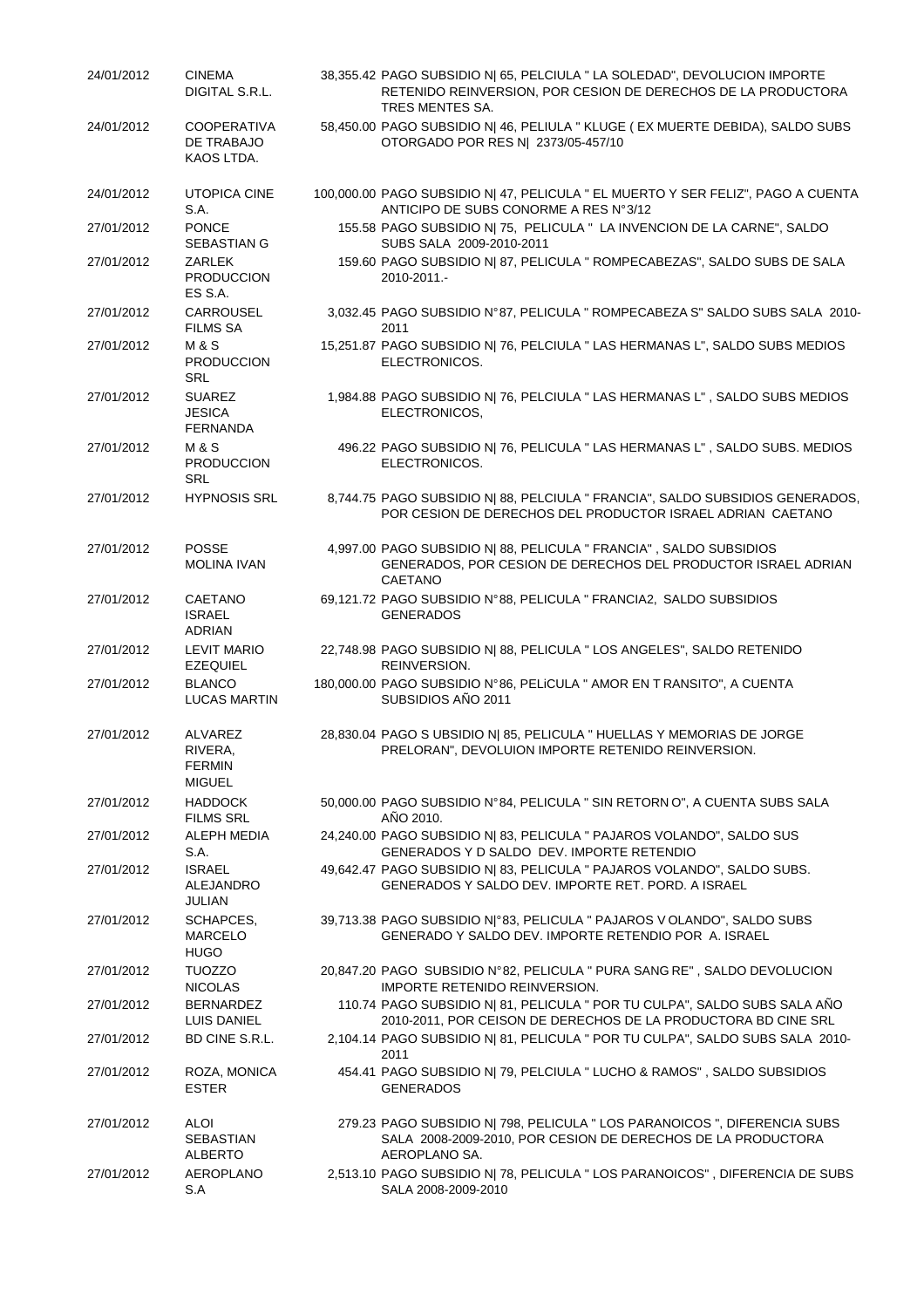| 27/01/2012 | <b>MANDRAGORA</b><br><b>PRODUCCION</b><br>ES S.R.L.        | 15,960.00 PAGO SUBSIDIO N  77, PELICULA " LENGUA MATERNA", SALDO SUBSIDIOS<br>GENERADOS.                                                                                       |
|------------|------------------------------------------------------------|--------------------------------------------------------------------------------------------------------------------------------------------------------------------------------|
| 27/01/2012 | GONZALEZ<br><b>EDGARDO</b><br><b>MARIO</b>                 | 33,783.71 PAGO SUBSIDIO N  74, PELCIULA " FAMILIA PARA ARMAR" SALDO SUBS SALA<br>2010-2011                                                                                     |
| 27/01/2012 | DIAZ ALDO<br><b>JAVIER</b>                                 | 112,692.78 PAGO SUBSIDIO N  73, PELICULA " EL ULTIMO REFUGIO", SUBS MEDIOS<br>ELECTRONICOS, POR CESION DE DERECHOS DEL PRODUCTOR HERNAN<br>ANDRADE                             |
| 27/01/2012 | <b>BENAVENTE</b><br><b>GALAN MARIA</b><br><b>SAULA</b>     | 755.61 PAGO SUBSIDIO N  72, PELICULA " EL CAJON", SUBS SALA 2011.-                                                                                                             |
| 27/01/2012 | COOPERATIVA<br>DE TRABAJO<br>KAOS LTDA.                    | 2,893.13 PAGO SUBSIDIO N  71, PELICULA " CRONICAS DE LA GRAN SERPIENTE2,<br>SUBSIDIOS SALA 2010-2011                                                                           |
| 27/01/2012 | <b>GRUPO</b><br><b>DOCUMENTA</b><br><b>SRL</b>             | 2,748.47 PAGO SUBSIDIO N  71, PELICULA " CRONICAS DE LA GRAN SERPIENTE",<br>SUBSIDIO SALA 2010-2011                                                                            |
| 27/01/2012 | DE ROSA<br><b>MARIANO</b>                                  | 2,553.26 PAGO SUBSIDIO N  70, PELICULA " AGUAS VERDES", SALDO SUBS SALA 2010-<br>2011                                                                                          |
| 27/01/2012 | <b>BERARD ANA</b><br><b>INES</b>                           | 156.11 PAGO SUBSIDIO N  67, PELICULA " EL RECUENTO DE LOS DAÑOS", SALDO<br>SUBS SALA 2010-2011                                                                                 |
| 27/01/2012 | <b>ADART</b><br><b>PRODUCCION</b><br>ES S.R.L.             | 94,160.33 PAGO SUBSIDIO N  69, PELICULA " EL AMO DE LOS CLONES", SALDO<br>SUBSIDIOS SALA 2009-2011                                                                             |
| 27/01/2012 | <b>CAPITAL</b><br><b>INTELECTUAL</b><br>S.A.               | 200,000.00 PAGO SUBSIDIO N°66, PELICULA " LOS MARZI ANOS", A CUENTA SUBSIDIOS<br>2011                                                                                          |
| 27/01/2012 | <b>GOBIERNO DE</b><br>LA PROVINCIA<br>DE SAN LUIS          | 50,000.00 PAGO SUBSIDIO N  64, PELCIULA " ANDRES NO QUIERE DODRMIR LA SIESTA",<br>A CUENTA SUBSIDIOS GENERADOS AÑO 2010, POR CESION DE DERECHOS DE<br><b>DANIEL BUSTAMANTE</b> |
| 27/01/2012 | <b>BUSTAMANTE</b><br><b>JUAN DANIEL</b>                    | 50,000.00 PAGO SUBSIDIO N  64, PELCIULA " ANDRES NO QUIERE DORMIR LA SIESTA", A<br>CUENTA SUBS GENERADOS AÑO 2010                                                              |
| 27/01/2012 | <b>HISTORIAS</b><br><b>CINEMATOGRA</b><br><b>FICAS S.A</b> | 22,290.73 PAGO SUBSIDIO N  63, PELCIULA " EL NIÑO PEZ", DIFERENCIA SUBSIDIO SALA                                                                                               |
| 27/01/2012 | <b>CARMONA</b><br><b>GUERRERO</b><br><b>MAURICIO</b>       | 82,603.41 PAGO SUBSIDIO N  61, PELCIULA " CINE, DIOSES Y BILLETES", SALDO<br>SUBSIDIO SALA Y MEDIOS ELECTRONICOS                                                               |
| 27/01/2012 | ZIMA JORGE<br><b>EDUARDO</b>                               | 100,000.00 PAGO SUBSIDIO N  62, PELCIULA " BOCA DE FRESA", SUBS SALA Y MEDIOS<br><b>ELECTRONICOS</b>                                                                           |
| 27/01/2012 | <b>AQUAFILMS</b><br>S.R.L.                                 | 100,000.00 PAGO SUBSIDIO N°60, PELICULA " RATI HORR OR SHOW, A CUENTA MEDIOS<br><b>ELECTRONICOS</b>                                                                            |
| 27/01/2012 | SALVIA JOSE<br><b>OSCAR</b>                                | 22,750.30 PAGO SUBSIDIO N  58, PELCIULA " EL ULTIMO VERANO DE LA BOYITA ",<br>SUBSIDIOS 2009-2010                                                                              |
| 27/01/2012 | <b>SOLOMONOFF</b><br><b>ILEANA JULIA</b>                   | 22,750.30 PAGO SUBSIDIO N  58, PELICULA " EL ULTIMO VERANO DE LA BOYITA",<br>SUBSIDIO 2009-2010                                                                                |
| 27/01/2012 | <b>TRAVESIA</b><br><b>PRODUCCION</b><br>ES S.A.            | 933.31 PAGO SUBSIDIO N  58, PELCIULA " EL ULTIMO VERANO DE LA BOYITA2,<br>SUBSIDIOS 2009-2010                                                                                  |
| 27/01/2012 | <b>COOPERATIVA</b><br>DE TRABAJO<br>KAOS LTDA.             | 6,878.91 PAGO SUBSIDIO N  57, PELICULA " NO FUMAR ES UN VICIO COMO CUALQUIER<br>OTRO (EX HUMO), SUBSIDIO DE SALA 2011                                                          |
| 27/01/2012 | <b>BARONE LUIS</b><br><b>MARIA</b><br><b>LEONCIO</b>       | 6,878.91 PAGO SUBSIDIO N  57, PELICULA " NO FUMAR ES UN VICIO COMO CUALQUIER<br>OTRO" (EX HUMO), SUBSIDIO SALA 2011                                                            |
| 27/01/2012 | <b>CAMPO CINE</b><br>SRL                                   | 100,000.00 PAGO SUBSIDIO N  55, PELICULA " LA MIRADA INVISBLE", SUBSIDIOS 2010                                                                                                 |
| 27/01/2012 | <b>TRESPLANOS</b><br>CINE S.A                              | 200,000.00 PAGO SUBSIDIO N  45, PELICULA " MI PRIMERA BODA2, A CUENTA SUBS SALA<br>2011                                                                                        |
| 27/01/2012 | CASTI¥ERA DE<br>DIOS JOSE<br><b>LUIS</b>                   | 70,266.38 PAGO SUBSIDIO N  80, PELICULA " MANUEL DE FALLA MUSICO DE DOS<br>MUNDOS", SALDO SUBS MEDIOS ELECTRONICOS                                                             |
| 27/01/2012 | JEMPSA S.A                                                 | 50,000.00 PAGO SUBSIDIO N°59, P ELICULA " EL AMIGO ALEMAN", A CUENTA ANTICIPO<br>CONFOREM RES Nº174/11                                                                         |